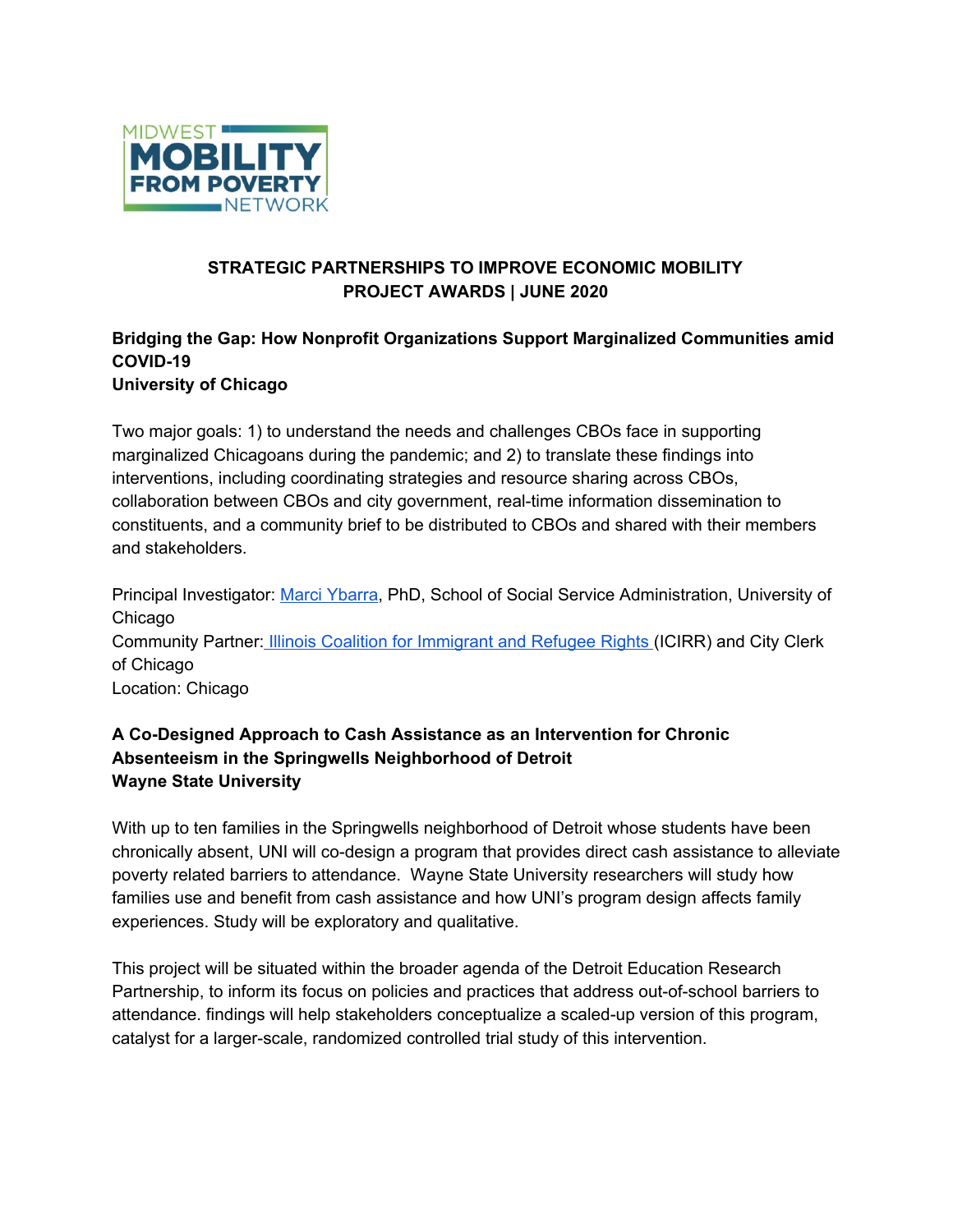Sarah [Lenhoff](https://coe.wayne.edu/profile/fj6428), PhD., Assistant Professor of Educational Leadership and Policy Studies, WSU College of Education, Wayne State University Community Partner: Urban [Neighborhoods](https://www.unidetroit.org/) Initiatives Location: Detroit

# **Cooking and Community: Fostering Economic Mobility for Prospective Service Industry Workers through Multi-Tiered Community Partnerships Michigan State University**

Implement virtual instruction for low-income and marginalized people seeking a career in the service and restaurant industry. Through this project, MSU seeks to enhance economic mobility through job training, develop and deepen partnerships between MSU and community partners, and shape policies through tracking the working conditions of individuals in the food and restaurant industry.

The training consists of virtual hands-on cooking classes through the distribution of cooking kits and local farmers' food boxes (role of Allen neighborhood Center) as well as virtual training on workers and labor rights (role of MSU and ROC), and targets specifically workers from low-income and marginalized communities from the Lansing area. MSU will track and interview participants at different points in time after they exit the program, to evaluate their training and effect on the job market as well as their working conditions.

Maite [Tapia,](https://hrlr.msu.edu/faculty/profiles.php#.XvIXUZNKiCc) Assistant Professor, Department of Human Resources and Labor Relations, Michigan State University Community Partner: Allen [Neighborhood](http://allenneighborhoodcenter.org/) Center, ROC [Michigan](https://rocunited.org/michigan/) Location: Lansing

# **Learn to Earn Research and Pilot Project Wichita State University**

Research and Identify how students and families in Wichita (Shocker Neighborhood) have been impacted by COVID-19 as it relates to student success. Specifically looking at barriers around: access to internet, access to technology, education levels of parental guardians in the same household and its effects on homeschooling, and the need for parents to be out of the home because they are classified as essential workers.

Goal is for WSU to 1) help the Shocker Nhood Coalition identify strategic interventions to implement during the summer to help prepare students for the 2020-2021 school year; 2) identify strategic partnerships that could help reduce barriers that exist in gaining access to internet service and computers in homes 3) create opportunities to assist parental guardians with obtaining GED and studying alongside their student's identifying and/or creating tools that will assist families as they continue to homeschool their kids.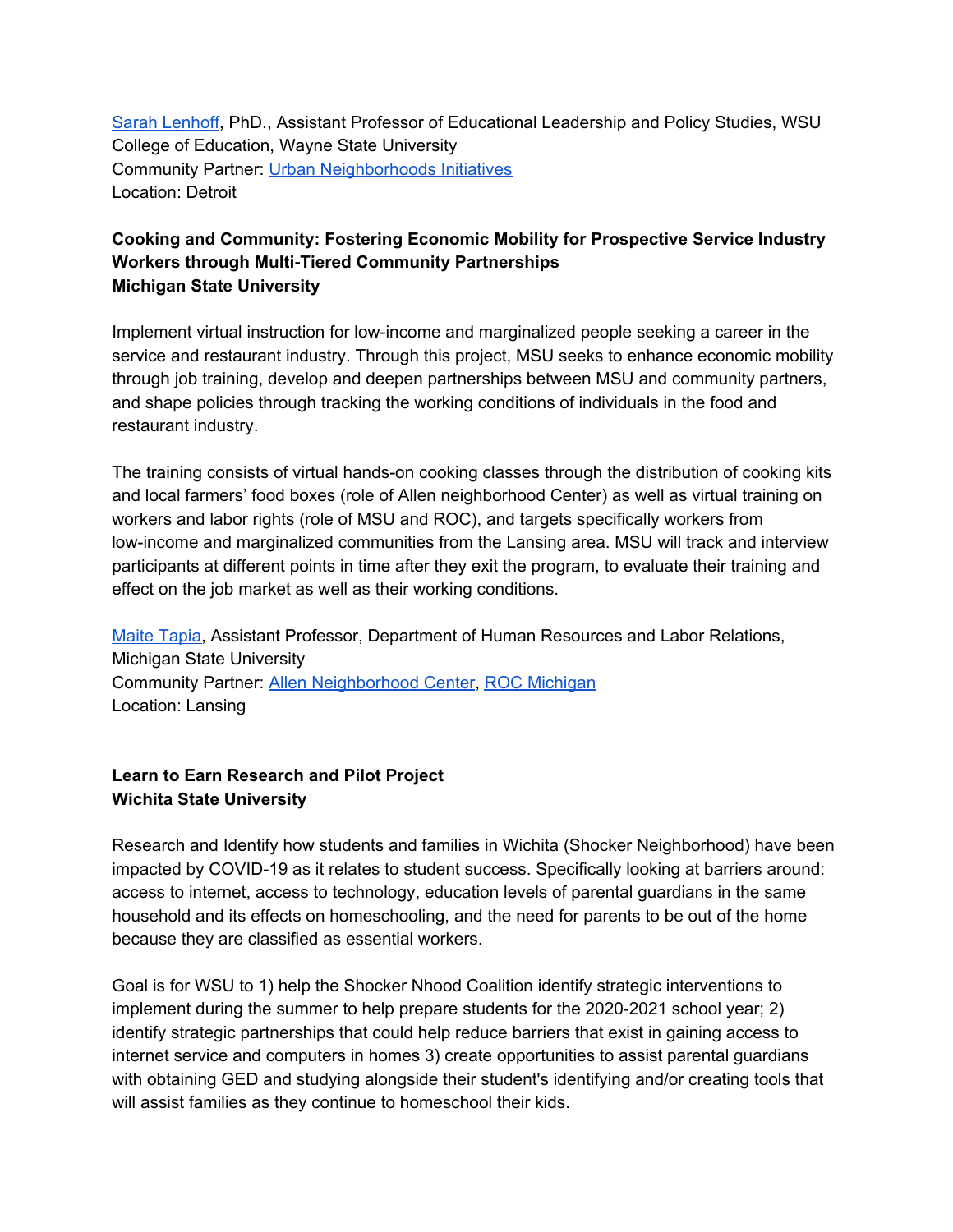Mark [Glaser](https://www.wichita.edu/academics/fairmount_college_of_liberal_arts_and_sciences/hugowall/About_Us/Mark_A__Glaser.php) PhD, Professor of Public Administration, Hugo Wall School of Public Affairs, Wichita State University Community Partner: [Greater](https://ymcawichita.org/) Wichita YMCA, Opportunity Wichita: Project Wichita, City of **Wichita** Location: Wichita, Kansas

# **An Impact Evaluation of i.c. stars' Internship and Residency Program University of Notre Dame**

Proposal seeks to conduct an Randomized Control Trial (RCT) evaluation of participation in a tech skills training program for youth.

The i.c.stars Internship and Residency Program is a leadership and technology skills training program for underserved young adults in Chicago and Milwaukee. The tuition-free program includes a 4-month bootcamp involving classroom instruction and project-based learning.

Students learn hard skills (tech programming) and soft skills like leadership and networking abilities. Students are supported by professional development resources for 20 months prior to completion of the program.

Results from the program evaluation will help inform local, state, and federal policies for increasing social mobility.

[Patrick](https://leo.nd.edu/people/patrick-turner/) Turner, PhD. Assistant Research Professor, Wilson Sheehan Lab for Economic Opportunities (LEO), University of Notre Dame Community Partner: i.c. [stars](https://www.icstars.org/) Location: Chicago, IL and Milwaukee, WI

# **Center For Health and Research Transformation COVID-19 Rapid Response University of Michigan**

The network is supporting ongoing work by the Center for Health and Research Transformation at the University of Michigan to COVID-19 response analysis for the Michigan Department of Health and Human Services and Council of Michigan Foundations, as well as other health-related organizations.

Marianne Udow-Phillips, executive director of the Center for Health research Transformation (CHRT) at the University of Michigan Community Partners: Michigan Department of Health and Human Services and Council of Michigan Foundations, and other health-related organizations Location: Ann Arbor, MI